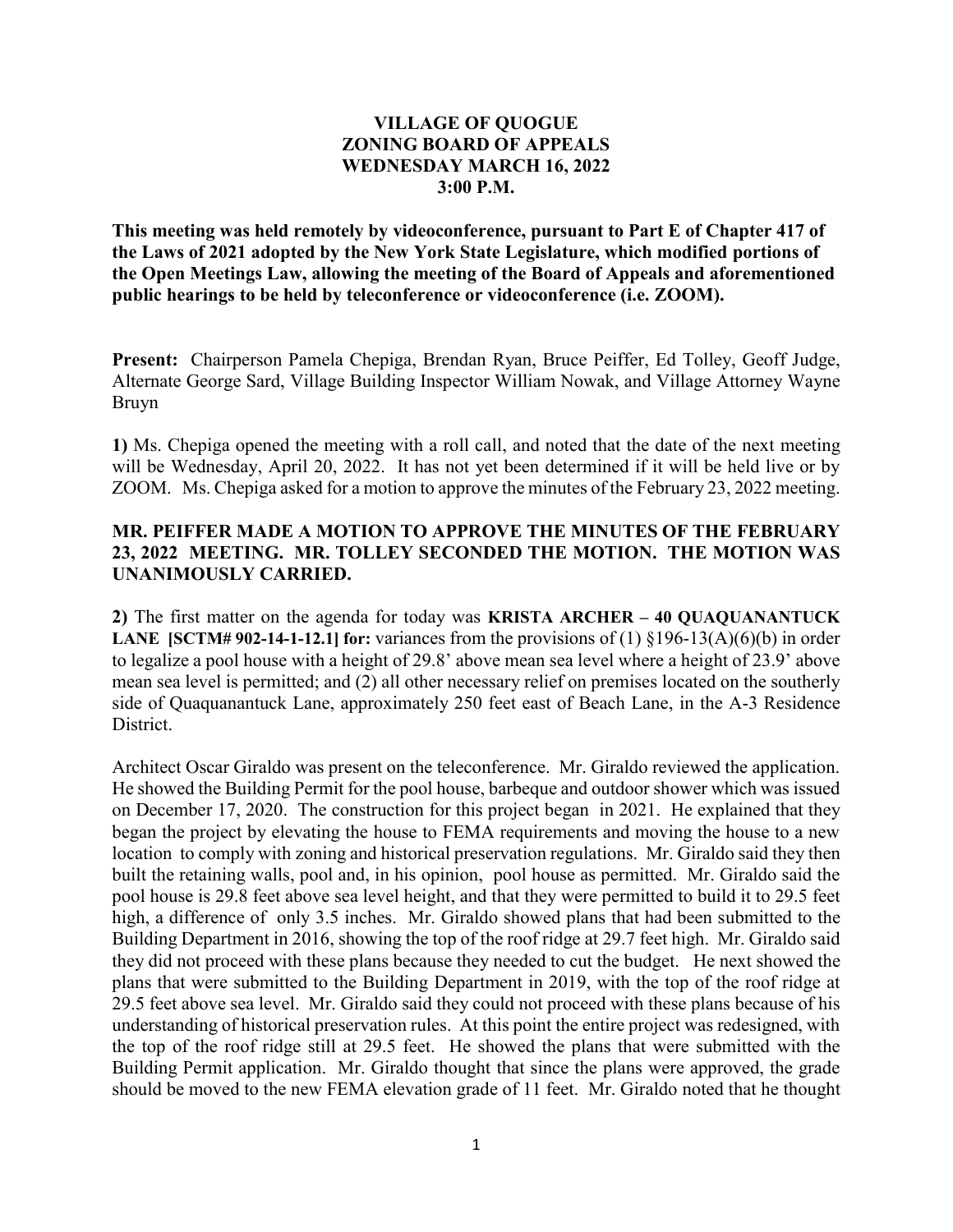the code was punishing to projects that need to be elevated, since they designed the pool house to resemble the main house. Mr. Giraldo felt this situation was an innocent error on both sides, and would not have any negative consequences to the neighbors or the Village. He next showed photos of what the pool house would look like when completed, and how it would complement the design of the main house. Mr. Giraldo also showed photos of what the main house would look like when refurbished and completed. He noted that the dormer feature of the pool house was important to the design. He next showed a drawing of the pool house at street grade, compared to the elevation at the FEMA elevation grade. Mr. Giraldo said that this proposed pool house would not have any adverse effect or negative environmental to the neighborhood, and is asking the Board to allow the pool house to remain at this height to keep the harmony and balance of the overall property design. Property owner Dr. Krista Archer spoke next. She said that this project has been in the works since 2015, and that to take down the roof and make the changes now would cause an economic hardship. Mr. Bruyn asked if all of the documents that were presented today have been submitted to the Board. Mr. Giraldo said he would submit the additional documents for the record. Mr. Peiffer spoke next. He said that he could not understand how a 7 or 8 feet error could be considered an innocent mistake, and that the Village Code has not been followed. Mr. Bruyn said according to the submitted plans the base of the building is at elevation 10, and the top is over 29.5 feet, so the building is over 19 feet in height. He noted that the definition of height in the Village Code is measured from the height of the adjoining street. Mr. Bruyn asked why the building was designed to be 19 feet high when the Code only allows for 16 feet. Mr. Giraldo said that he believed freeboard accounts for 2 feet in height due to elevating the building. Mr. Giraldo said he interpreted the 11 feet, less the 29.5 feet is how he came to the 18.5 feet in height. He said that he believed 23.9 feet in height is allowed, which is less the 23.8 feet is how he calculated the 5.9 feet of requested relief.

Mr. Tolley spoke next. He said there is substantial nonconformance with an obvious visual impact on the neighboring properties. He noted that the Village has received complaints regarding the height. Mr. Tolley asked that since construction is not complete, could the height be brought into compliance or at least closer to compliance. He said that he understood the design concept, but that he felt that since there is no useable space under the roof, they could adapt the height. Dr. Archer spoke next. She explained that the look of the project is so imposing from the street because the fill has not been brought in as of yet. Dr. Archer also noted that the she is well over budget due to Covid and supply chain delays. She noted that she has already spent close to \$75,000 on the pool house, and that there is currently a Stop Work Order on the pool house. Dr. Archer said that to take down all the lumber and the windows will be a financial hardship. She said they would have to order all new windows and lumber if the pool house had to be redesigned. She estimated that at that point the pool house cost will be over \$200,000. Mr. Peiffer said that he found it hard to believe that it would cost that much more to modify the pool house roof. Dr. Archer said that would be the all in cost and she could get these figures from the builder. Mr. Peiffer asked the cost of the entire project. Dr. Archer said that this project is in three phases, with phase one estimated at 1.1 million, and they are well past that. She said she was hoping to have phase one done by the summer, but there have been many delays, including hooking the pool house up to the septic system. Ms. Chepiga reiterated Mr. Tolley's question pertaining to a possible alternate roof plan. Mr. Giraldo showed a sketch of an alternative roof plan which would require 3.1 feet in height relief, along with a sketch of the pool house in compliance. Ms. Chepiga asked if the Board could have copies of these sketches. Mr. Bruyn asked the slope of the three roofs shown on the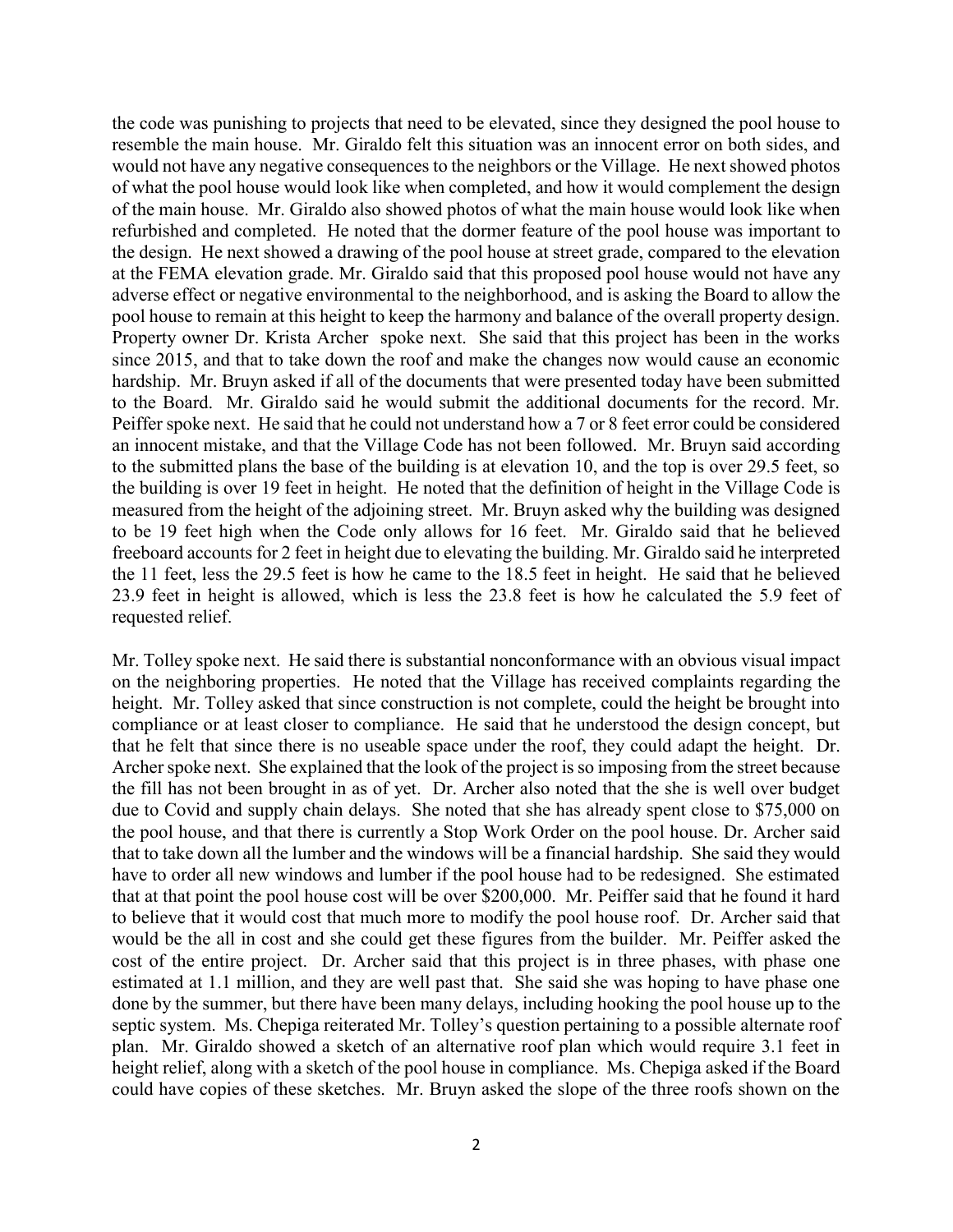diagram. Mr. Giaraldo said the compliant pool house roof has a slope of 12 by 12, and the house roof slope is 10 by 12. Mr. Bruyn asked about the ground elevation of the pool house. Mr. Giraldo said it is FEMA elevation of 11 feet. Mr. Bruyn asked about the original grade at the pool house before renovation. Mr. Giraldo said it was probably originally at an average of 5 feet. Mr. Nowak said that he thought if the roof pitch could be changed, the height could be brought more into compliance. Ms. Motz asked if the street elevation is 3.9 feet, can they go up 16 feet to elevation to 19.9 feet, not allowing for the 2 feet in freeboard since this is not a one family dwelling. Mr. Nowak agreed. Ms. Chepiga asked if anyone had any further questions. Ms. Michalowski said that Mr. Tedaldi and Ms. Pilski had been on the teleconference, but are not on now. Ms. Chepiga said that the Board will continue with the next matter and come back to this at the end of the meeting.

**3)** The next matter on the agenda for today was the holdover application of **DUNE DJCJ LLC 158 DUNE ROAD [SCTM# 902-16-2-2.4] for:** variances from the provisions of (1) §196-12B as it references §196-13(A)(1) in order to temporarily maintain the existing dwelling on the lot while a new second dwelling is constructed; and (2) §196-12A (Table of Dimensional Regulations) for the construction of a new dwelling with attached deck, swimming pool and spa, and associated improvements within 0' of the toe of the dune where 25' is required; and (3) all other necessary relief on premises located on the southerly side of Dune Road, approximately 2,460 east of Post Lane in the A-1 Residence District.

Attorney Kittric Motz was present on the teleconference. Ms. Motz said that she has researched over 20 years of ZBA minutes and found four instances where an existing house was allowed to remain on the property during construction. Ms. Motz has submitted to the Board copies of these decisions. She noted that there were no recorded covenants attached to these temporary decisions, but the common theme was that no Certificate of Occupancy would be granted until the original structure was demolished. Ms. Motz said her clients would like to be able to keep the house in place for two years during the construction process. Ms. Motz said that Mr. Goodman has spoken with Mr. Moritz and seems satisfied with the questions that he originally had. She also noted that a demolition permit has been applied for along with a CEHA permit and a SWPP Plan has been filed. Ms. Chepiga asked if anyone had any questions. Mr. Bruyn noted that one of the properties in the submission did have a covenant restriction. Ms. Motz said that the 18 Ocean Ave application originally proposed restrictions, but they were not adopted. Mr. Bruyn asked if the DEC permit reflected the existing house remaining during construction. Melissa Dedovich of Peconic Environmental Associates said that they have a letter of non-jurisdiction from the DEC. Mr. Tolley proposed allowing the house to remain in place through October 2022 or issuance of a CO, whichever came first. He said he had concerns with the existing house being so far south of the Coastal Erosion Hazard Line. Ms. Motz said they would not be anywhere close to finishing by October 2022. She further noted that 3 of the 4 variances referenced in her submission were granted for a two year period. Mr. Tolley said that none of these variances that were granted were on the ocean and none involved existing houses south of the Coastal Erosion Hazard Line. Ms. Chepiga asked when the construction is anticipated to start. Ms. Motz said they will start construction as soon as the permits are issued. Ms. Chepiga asked if the Board was prepared to vote on the variance as requested with the existing house being allowed to remain in place through September 30, 2023. She asked for a motion.